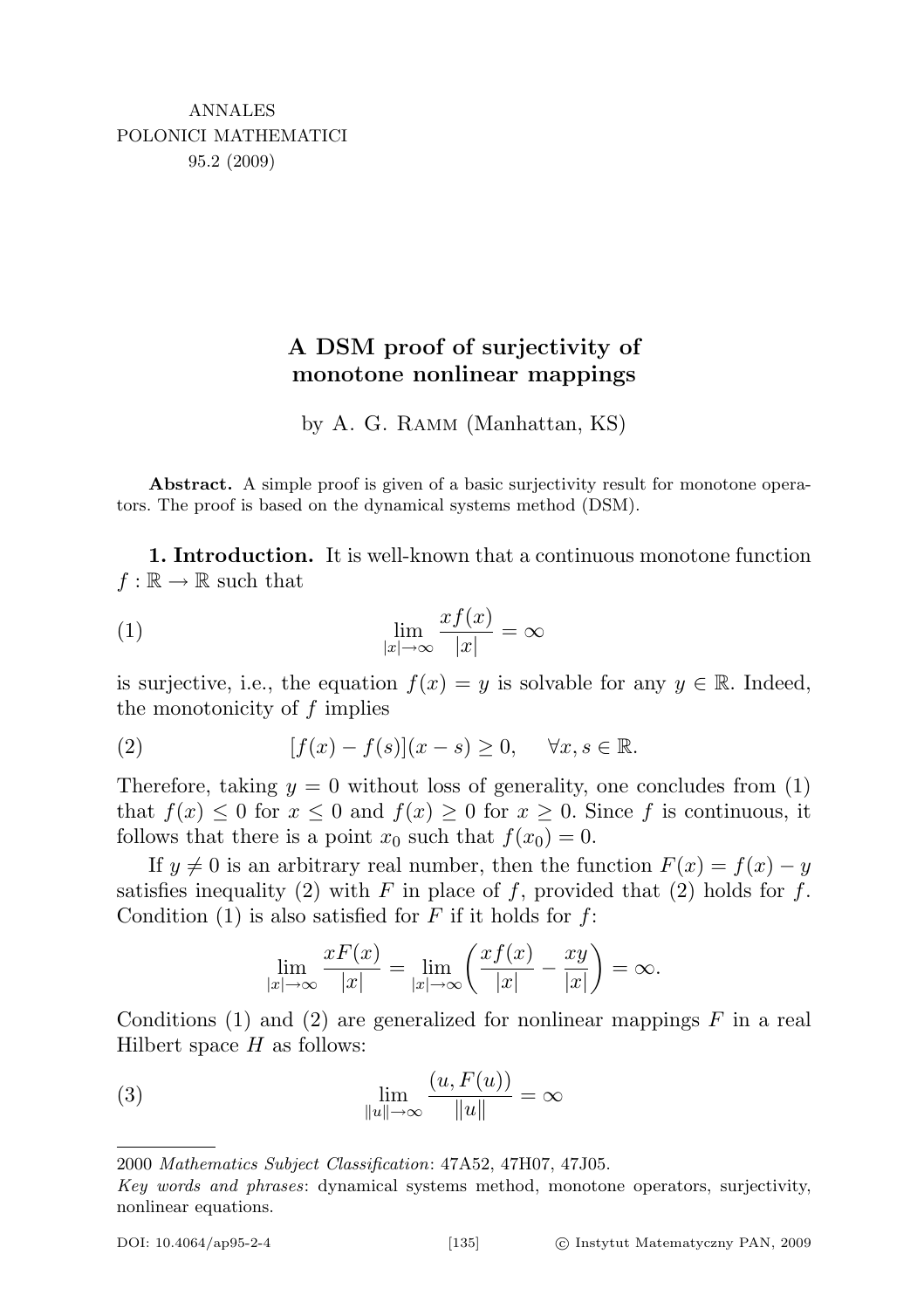and

(4) 
$$
(F(u) - F(v), u - v) \ge 0 \quad \forall u, v \in H.
$$

Here  $(u, v)$  stands for the inner product in H. Equations with monotone operators arise in many applications.

We want to prove that if  $F$  is twice Fréchet differentiable and conditions  $(3)$ – $(4)$  hold, then F is surjective, i.e., the equation

$$
(5) \tF(u) = h
$$

is solvable for every  $h \in H$ . This is a basic result in the theory of monotone operators (see, e.g.,  $[1]$ ), which can be proved without the assumption about twice Fréchet differentiability, but then its proof becomes considerably less simple. Our aim is to give a simple and short proof of this result. It is based on the dynamical systems method (DSM) developed in [2].

THEOREM 1. Assume that  $F : H \to H$  is a Fréchet differentiable mapping satisfying conditions  $(3)$ ,  $(4)$ . Then equation  $(5)$  is solvable for any h.

REMARK 1. If in (4) one has a strict inequality for  $u \neq v$ , then the solution to (5) is unique.

REMARK 2. Condition (4) and Fréchet differentiability imply that  $A :=$  $F'(u) \geq 0$  for all  $u \in H$ .

REMARK 3. The Fréchet differentiability assumption can be weakened to semicontinuity  $([3], \text{ see also } [1])$ , but then the proof loses its elementary character.

2. Proof. Let us formulate the steps of our proof.

STEP 1. For any  $a = \text{const} > 0$  the equation

$$
(6) \tF(u_a) + au_a = h
$$

has a unique solution  $u_a$ .

STEP 2.

(7) 
$$
\sup_{0 < a < 1} \|u_a\| < c, \quad c = \text{const} > 0.
$$

By  $c$  we denote various constants independent of  $a$ .

STEP 3. Using (7), select a sequence  $u_n = u_{a_n}$ ,  $a_n \to 0$ , weakly convergent in  $H$  to an element  $u$ :

$$
(8) \t\t\t u_n \rightharpoonup u, \quad n \to \infty.
$$

From (6) and (8) it follows that

(9) 
$$
F(u_n) \to h, \quad n \to \infty.
$$

From  $(8)$ ,  $(9)$  and  $(4)$  one concludes that u solves  $(5)$ .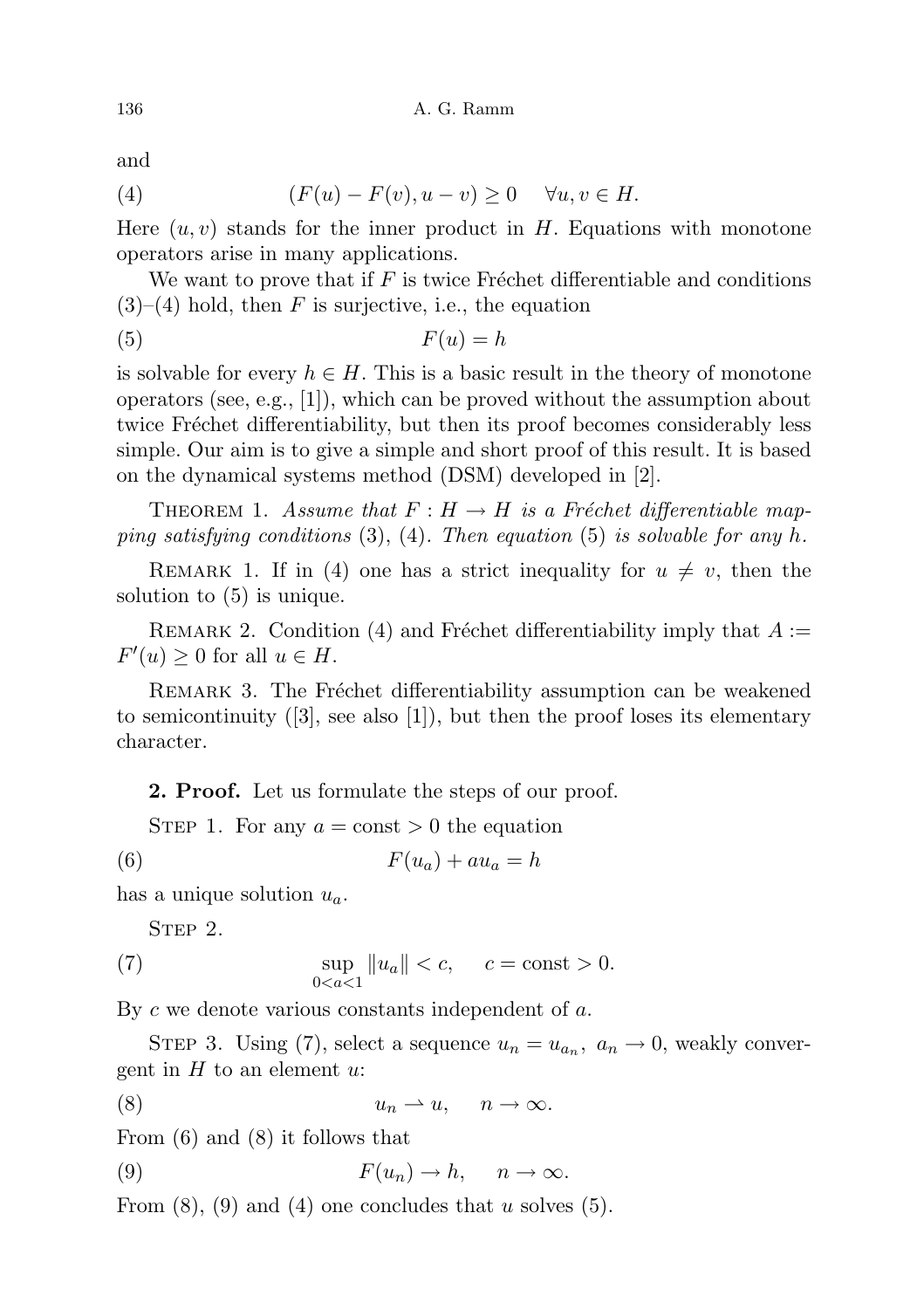Let us give a *detailed proof.* 

STEP 1. Consider the problem

(10) 
$$
\dot{v} = -A_a^{-1}[F(v) + av - h], \quad v(0) = 0.
$$

Here  $\dot{v} := \frac{dv}{dt}$ ,  $A_a := A + aI$ ,  $A := F'(v)$ . Problem (10) is a version of the DSM (see  $[2, p. 115]$ ). We claim that:

- (a) problem (10) has a unique global solution, that is, the solution defined for all  $t \in [0, \infty)$ ,
- (b) there exists  $v(\infty) := \lim_{t \to \infty} v(t)$ ,
- (c)  $F(v(\infty)) + av(\infty) = h$ .

Claim (a) follows from local solvability of problem (10) and a uniform (with respect to t) bound on the norm  $||v(t)||$ . This bound is obtained below (see (13)). The local solvability follows from the standard result on local solvability of a differential equation with Lipschitz right-hand side. Our asumption about twice differentiability of  $F$  implies that the right-hand side of equation  $(10)$  is Lipschitz. For monotone F the twice differentiability assumption can be considerably weakened (see  $[2, 3]$ ), but then the proof of the local solvability becomes more complicated.

Define

$$
||F(v(t)) + av(t) - h|| =: g(t), \quad \dot{g} := \frac{dg}{dt}.
$$

Using (10), one gets

$$
g\dot{g} = ((F'(v) + aI)\dot{v}, F(v(t)) + av(t) - h) = -g^2.
$$

Thus

(11) 
$$
g(t) = g(0)e^{-t}.
$$

From (11) and (10) one deduces

(12) 
$$
\|\dot{v}\| \le \frac{g(0)}{a} e^{-t},
$$

where the estimate  $||A_a^{-1}|| \leq 1/a$  was used. This estimate holds because  $A = F'(v(t)) \geq 0$  by the monotonicity of F. Integrating (12) from t to infinity yields

(13) 
$$
\|v(t) - v(\infty)\| \le \frac{g(0)}{a} e^{-t}.
$$

Note that if  $||\dot{v}|| \leq g(t)$  and  $g(t) \in L^1(0,\infty)$ , then  $v(\infty)$  exists by the Cauchy criterion for the existence of a limit:

$$
||v(t) - v(s)|| \le \int_{s}^{t} g(\tau) d\tau \to 0, \quad t, s \to \infty, t > s.
$$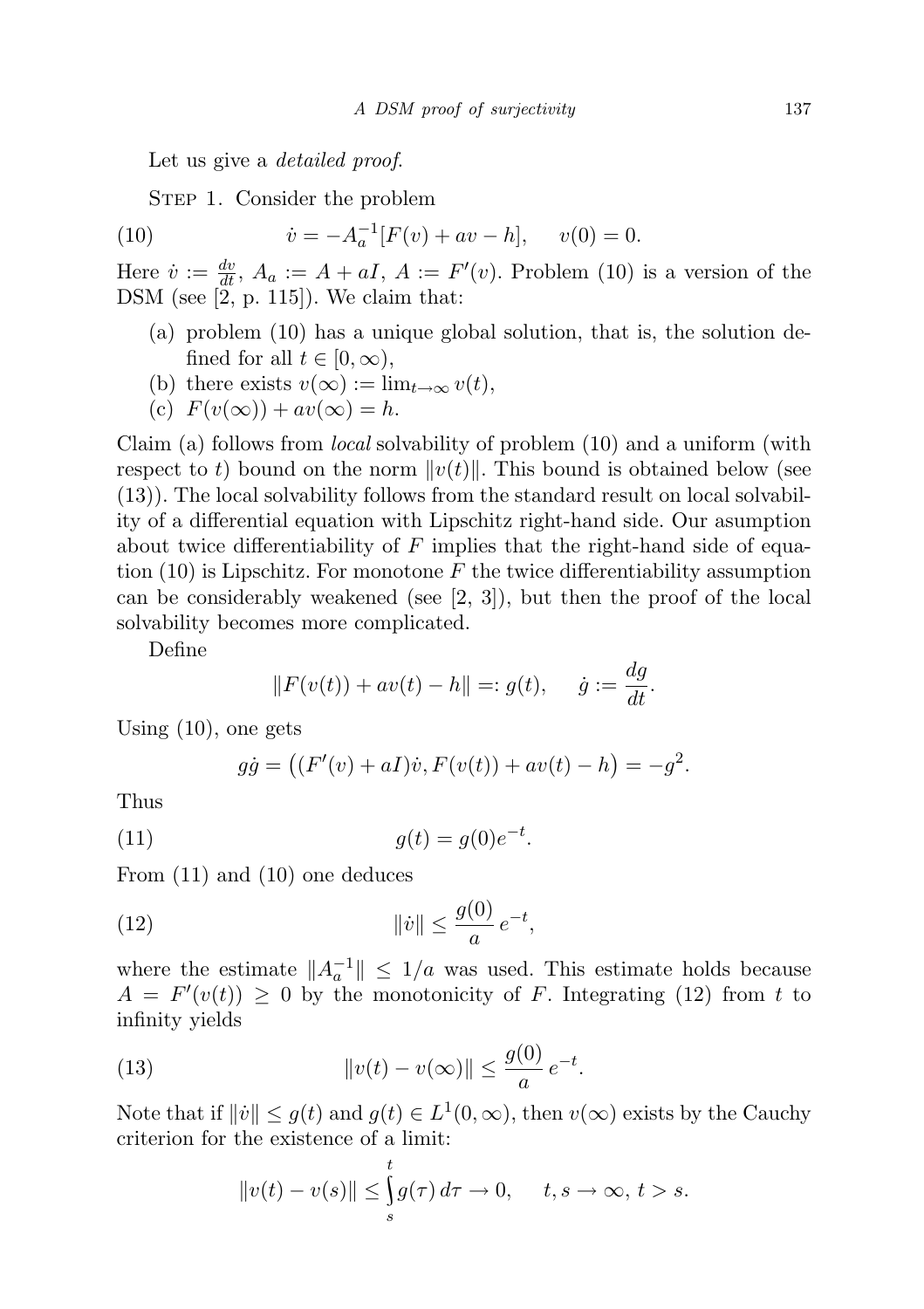It follows from (12) that

(14) 
$$
\lim_{t \to \infty} ||\dot{v}|| = 0.
$$

Therefore, passing to the limit  $t \to \infty$  in (10), one gets

(15) 
$$
0 = -A_a^{-1}(v(\infty))[F(v(\infty)) + av(\infty) - h].
$$

Applying the operator  $A_a(v(\infty))$  to equation (15), one sees that  $v(\infty)$  solves equation (6).

Uniqueness of the solution to  $(6)$  is easy to prove: if v and w solve  $(6)$ , then

$$
F(v) - F(w) + a(v - w) = 0, \quad a > 0.
$$

Multiply this equation by  $v - w$ , use the monotonicity of F (see (4)), and conclude that  $v = w$ . Step 1 is completed.

STEP 2. Multiply (6) by  $u_a/||u_a||$  to get

(16) 
$$
\frac{(F(u_a), u_a)}{\|u_a\|} + a\|u_a\| = \frac{(h, u_a)}{\|u_a\|}.
$$

Since  $a > 0$  and  $(h, u_a) / ||u_a|| \le ||h||$ , one gets

(17) 
$$
\frac{(F(u_a), u_a)}{\|u_a\|} \le \|h\|.
$$

From (17) and (3) the desired estimate (7) follows. Step 2 is completed.

STEP 3. Let us prove that (4), (8) and (9) imply (5). Let  $\eta \in H$  be arbitrary, and  $s > 0$  be a small number. Note that  $u_n \rightharpoonup u$  and  $g_n \rightharpoonup g$ imply  $(u_n, g_n) \rightarrow (u, g)$ . Using (4), one gets

(18) 
$$
(F(u_n) - F(u - s\eta), u_n - u + s\eta) \ge 0, \quad \forall \eta \in H, s > 0.
$$

Let  $n \to \infty$  in (18). Then, using (8) and (9), one concludes that

(19) 
$$
(h - F(u - s\eta), s\eta) \ge 0 \quad \forall \eta \in H, s > 0, \text{ or}
$$

$$
(h - F(u - s\eta), \eta) \ge 0 \quad \forall \eta \in H, s > 0.
$$

Let  $s \to 0$  and use the continuity of F. (Here hemicontinuity of F would suffice.) Then (19) implies

(20) 
$$
(h - F(u), \eta) \ge 0 \quad \forall \eta \in H.
$$

Taking  $\eta = h - F(u)$  in (20), one concludes that  $F(u) = h$ . Step 3 is completed. Theorem 1 is proved.

## References

- [1] K. Deimling, Nonlinear Functional Analysis, Springer, Berlin, 1985.
- [2] A. G. Ramm, Dynamical Systems Method for Solving Operator Equations, Elsevier, Amsterdam, 2007.